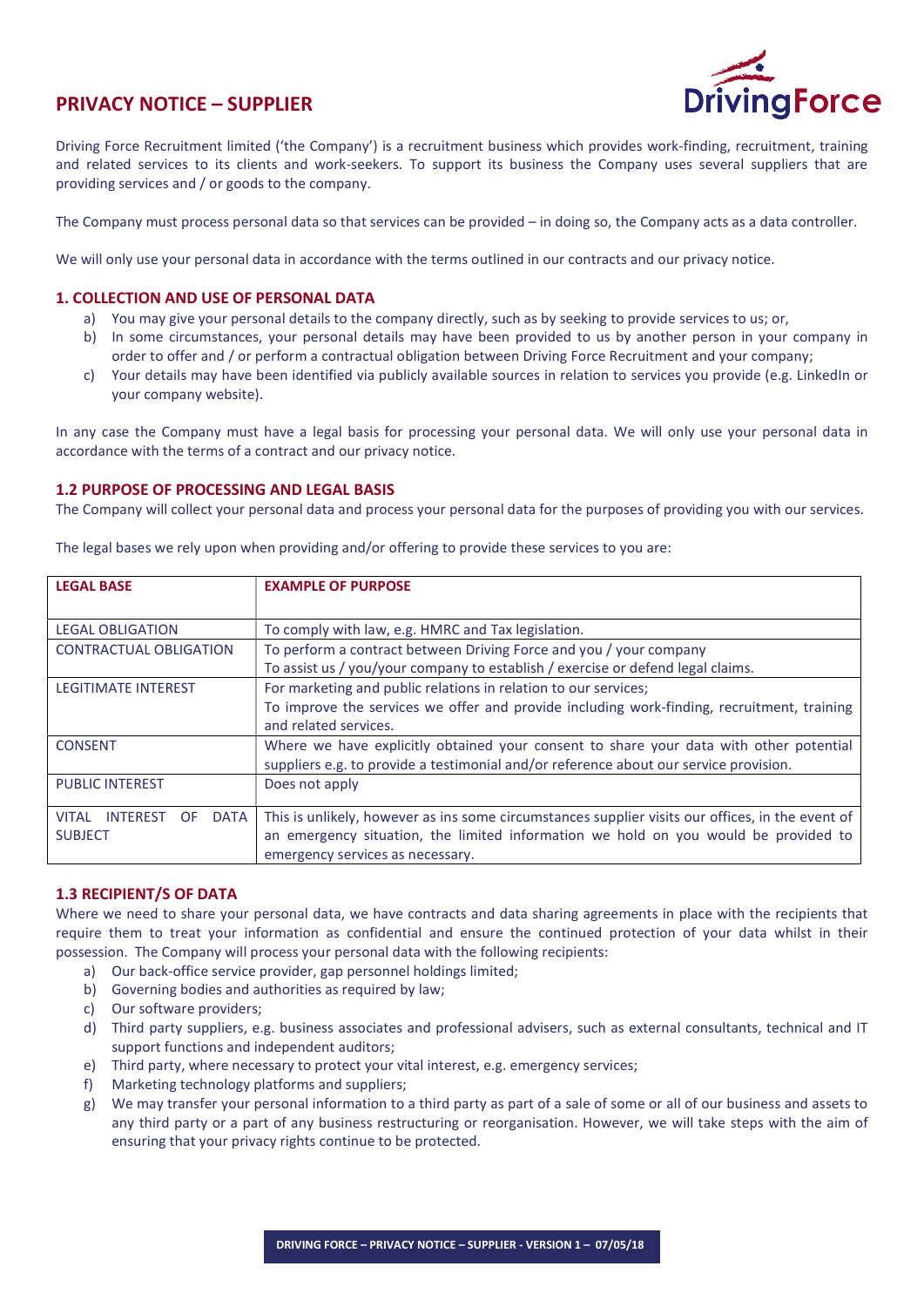

### 2. OVERSEAS TRANSFERS

The Company does not transfer your data overseas, however we may transfer the information you provide to us to countries outside the European Economic Area ('EEA'). The EEA comprises the EU member states plus Norway, Iceland and Liechtenstein.

Whenever your data is shared, inside or outside of the EEA, we will take every step possible to ensure adequate protections are in place to ensure the security of your information.

#### 3. AUTOMATED DECISION MAKING

The company does not use automated decision-making, including profiling. Should the company intend to change this process you will be notified in advance.

#### 4. DATA ACCESS RESTRICTION AND RETENTION

The Company will retain your personal data only for as long as is necessary. Different laws require us to keep different data for different periods of time.

#### 4.1 WHERE SERVICES HAVE NOT BEEN PROVIDED

If you have not provided us with your services, or we not had valuable contact with you (or, where appropriate, the company you are working for or with) for two consecutive years, your personal data will be deleted from our systems unless where we believe in good faith that the law or other regulation requires us to preserve it.

#### 4.2 WHERE SERVICES HAVE BEEN PROVIDED

Your personal details may be included in several documents created during the course of our contract with you/your company. To comply with legal requirements e.g. VAT and tax legislation, your data will be kept by Driving Force for 7 tax years directly prior to the last date on which services were provided to us by you/your company.

Where the Company has obtained your consent to process your personal data we will do so in line with the relevant schedule detailed above.

After expiry of that period your data will no longer be kept by Driving Force.

#### 5. SECURITY PRECAUSTIONS IN PLACE TO PROTECT THE LOSS, MISUSE OR ALTERATION OF YOUR INFORMATION

We are committed to taking all reasonable and appropriate steps to protect the personal information that we hold from misuse, loss, or unauthorised access. We do this by having in place a range of appropriate technical and organisational measures, e.g.:

- a) encryption of our services and data;
- b) review our information collection, storage and processing practices, including physical security measures;
- c) restrict access to personal access to personal information;
- d) internal policies setting out our data security approach and training for employees, these include measures to deal with any suspected data breach.

Our systems are placed on servers running on an industry standard virtualisation platform based on VMware. Our server provider, where we store most of the data, is ISO 27001 accredited and follows industry best practice and regularly patches and upgrades platforms. All servers that we use to store your data are placed in UK area and comply with the General Data Protection Regulation. Our security systems are kept up to date and align with the guidance to security information.

### 6. YOUR RIGHTS

Please be aware that you have the following data protection rights:

- a) The right to be informed about the personal data the Company processes on you;
- b) The right of access to the personal data the Company processes on you;
- c) The right to rectification of your personal data;
- d) The right to erasure of your personal data in certain circumstances;
- e) The right to restrict processing of your personal data;
- f) The right to data portability in certain circumstances;
- g) The right to object to the processing of your personal data that was based on a public or legitimate interest;
- h) The right not to be subjected to automated decision making and profiling; and
- i) The right to withdraw consent at any time.